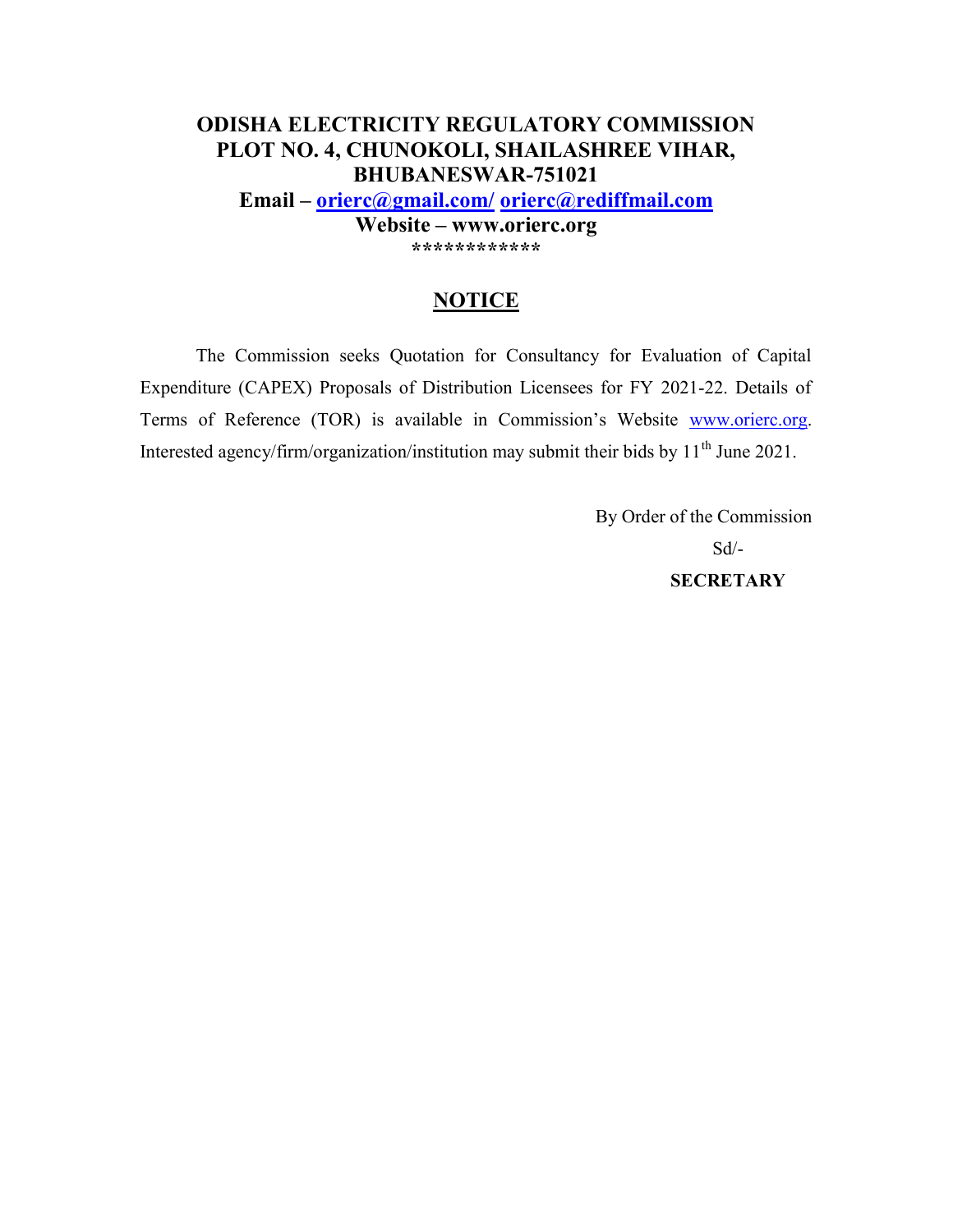# **ODISHA ELECTRICITY REGULATORY COMMISSION PLOT NO. 4, CHUNOKOLI, SHAILASHREE VIHAR, BHUBANESWAR-751021**

**Email – orierc@gmail.com/ orierc@rediffmail.com**

**Website – www.orierc.org \*\*\*\*\*\*\*\*\*\*\*\*** 

Ref. No.: OERC-Engg-  $5/2021/$  Dated:  $31<sup>st</sup>$  May 2021

Sir/Madam,

## **Sub: Quotation for Consultancy for Evaluation of Capital Expenditure (CAPEX) Proposals of Distribution Licensees for FY 2021-22.**

- 1. Odisha Electricity Regulatory Commission proposes to appoint consultants on the aforementioned subject. The Terms of Reference (TOR) of the proposed studies including format of application are **enclosed.**
- 2. Techno Commercial offers are invited for above work from reputed Consultants. The Consulants are desired to meet the following Eligibility Criteria for application of bids:
	- The bidder must provide the Self-attested copy of the Certificate of Incorporation / Registration Certificate/ Certificate of Commencement of Business;
	- The Bidder should provide self-attested copy of valid PAN Number and Goods and Service Tax Identification Number (GSTIN);
	- The Bidder should have positive net worth in each of the last (3) three financial years (CA Certification along with net worth of company for past 3 years to be provided);
	- The bidder should have experience of over 5 years of providing consultancy services in Indian power sector (copies of work orders to be submitted);
	- The bidder must have experience of successfully completing at-least Two (2) engagements providing Consultancy Support to State govt agencies / utilities / SERCs / CERC / JERC in matters relating to regulatory regime (Work Order/Letter of Award (LoA)/ Contract Agreement/Completion Certificate/ payment receipt needs to be provided);
	- The bidder must provide an undertaking that it is presently not banned /delisted/ black listed / debarred either by Central Government / State Government / Union Territory / PSU / Government Department in India, or any entity controlled by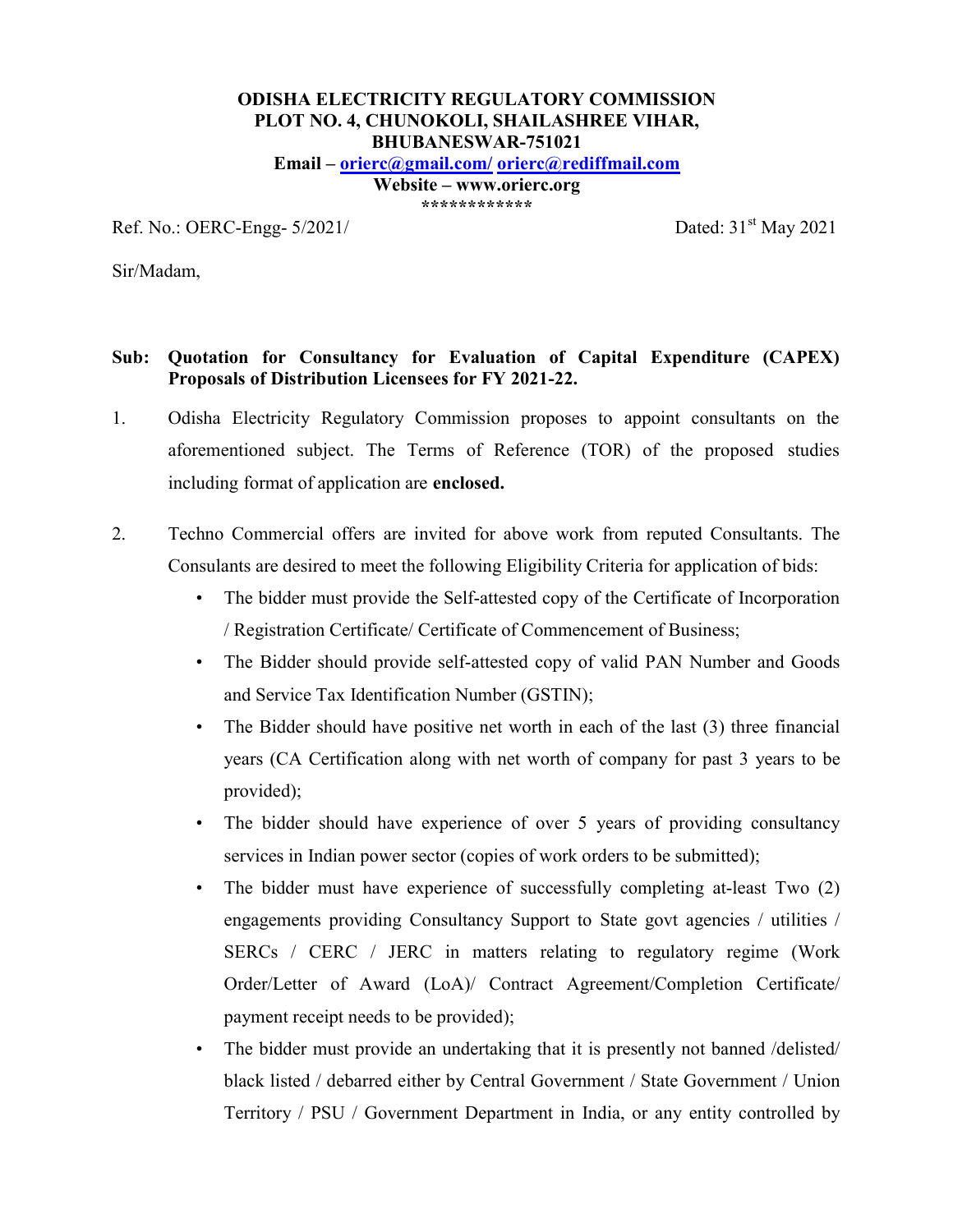them, from participating in any assignment and the bar subsists as on the date of proposal;

- The bidder should provide an undertaking that during the last Five (5) years it has neither failed to perform on any agreement (as evidenced by imposition of penalty by an arbitral or judicial or regulatory authority or a judicial pronouncement or arbitration award against the bidder) nor been expelled from any project or agreement nor have had any agreement terminated for breach of contract by such bidder; and
- The bidders are required to certify that they are currently not engaged with any of the DISCOMs of Odisha for similar nature of work.
- 3. The bidders are required to submit the required supporting documents along with the bid.
- 4. Two separate sealed bids clearly marked as **"Technical"** and **"Financial"** for each DISCOM**,** are required to be submitted which may be placed in one outer envelope clearly mentioning in bold letters on top of the envelope **"Quotation for consultancy for CAPEX evaluation of DISCOM". The bids may be addressed to Secretary, OERC, Bidyut Niyamak Bhavan, Plot No. 4, Chunokoli, Shailashree Vihar, Bhubaneswar-751021 so as to reach by 1730 hours on 11 June 2021.** Bidders will be required to make a virtual presentation before the Commission on the plan and methodology proposed by them.
- 5. It may be noted that the proposal would be evaluated by the OERC and selection of the Consultant will be based on both Technical and Financial Evaluation.
- 6. The Commission has decided that one firm will be engaged for evaluation of CAPEX Proposal of maximum two DISCOMs.

#### **Yours faithfully,**

#### **Sd/-**

#### **SECRETARY**

**Encl: As stated.**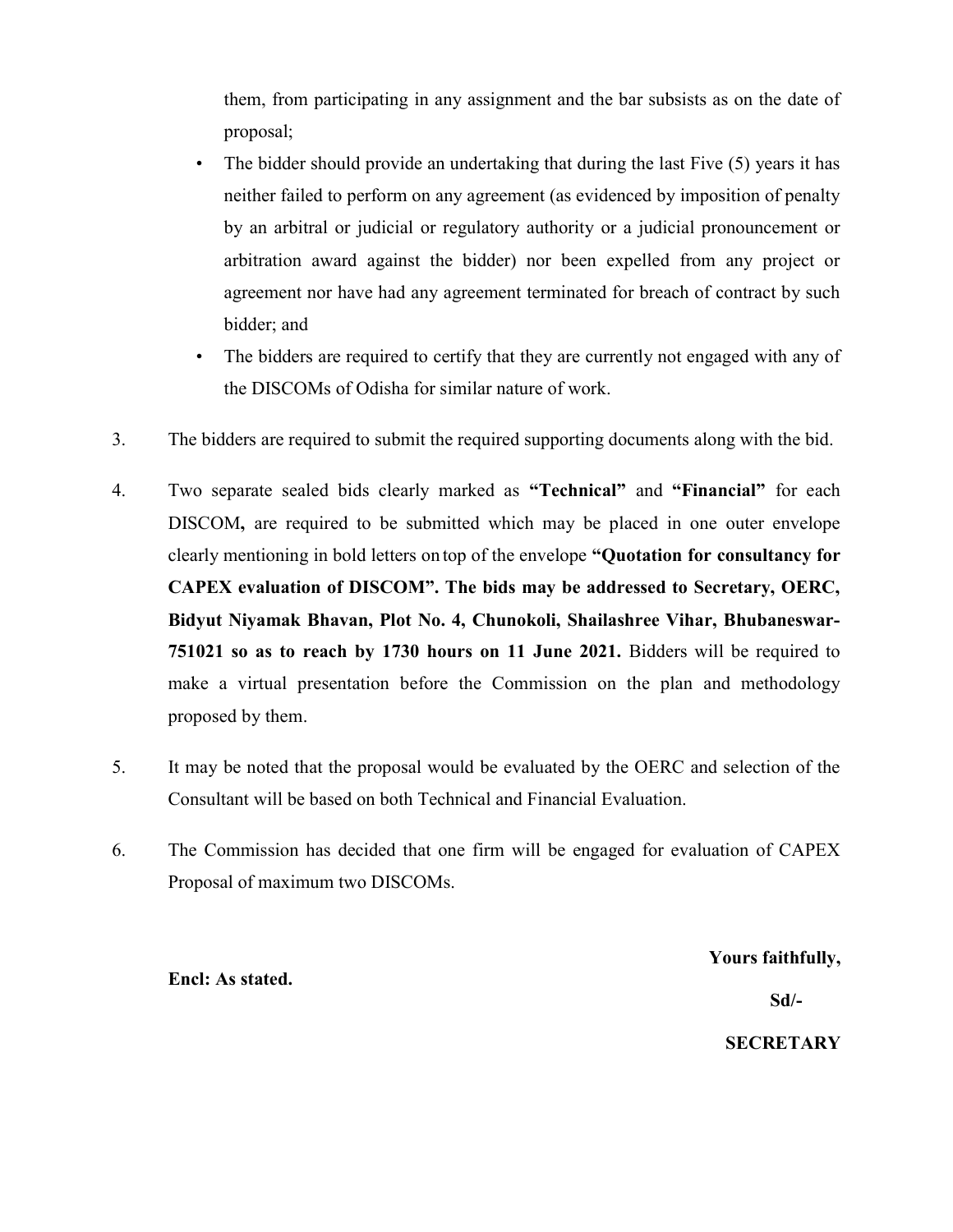#### **TERMS OF REFERENCE (TOR)**

# **Consultancy for Evaluation of Capital Expenditure (CAPEX) Proposals of Distribution Licensees for FY 2021-22**

#### **1. Introduction and Objective:**

As per the respective Vesting Orders of the Commission, the newly formed Distribution Licensees, i.e. TPCODL, TPSODL, TPWODL and TPNODL are required to provide their capital expenditure plan for first 5 years of their area of operations. Further, the Vesting Orders state that the Distribution Licensees are required to seek the Commission's approval on the detailed capital expenditure plan in line with the various regulations and Licence Conditions. In compliance to the above, three Distribution Licensees namely TPCODL, TPSODL and TPWODL have filed their CAPEX proposals for FY 2021-22. TPNODL is yet to submit the CAPEX proposal which they are expected to submit shortly in terms of the Vesting Order.

The Commission desires to engage independent agency /firm /organization /institution on consultancy basis having expertise in the similar field of evaluation of such CAPEX proposals and to assist the Commission in such matters. The Commission therefore invites proposals from such firms for Evaluation of CAPEX Proposals of Distribution Licensees for FY 2021-22 with the following scope of work.

#### **2. Scope of work:**

- a) To evaluate the purpose for such investments (i.e. replacement of existing assets, meeting load growth, technical loss reduction, non-technical loss reduction, meeting reactive energy requirements, customer service improvement, improvement in quality and reliability of supply, etc.) in the Distribution System;
- b) To verify whether the Licensee has made techno-economic analysis with the particulars demonstrating the need for investment;
- c) To analyze whether the investment plan is in conformance to the conditions for capital investment specified in the Vesting Order;
- d) To assess the cost benefit analysis from the proposal submitted by the Licensee;
- e) To substantiate from the proposal whether the investment is in a new project or for expansion or up-gradation of an existing system;
- f) To verify from the proposal whether the process for inviting and finalizing tenders for procurement of equipment, material and / or services relating to investment is in accordance with transparent tendering procedure;
- g) To suggest whether any particular scheme or investment can be taken up by Government of Odisha;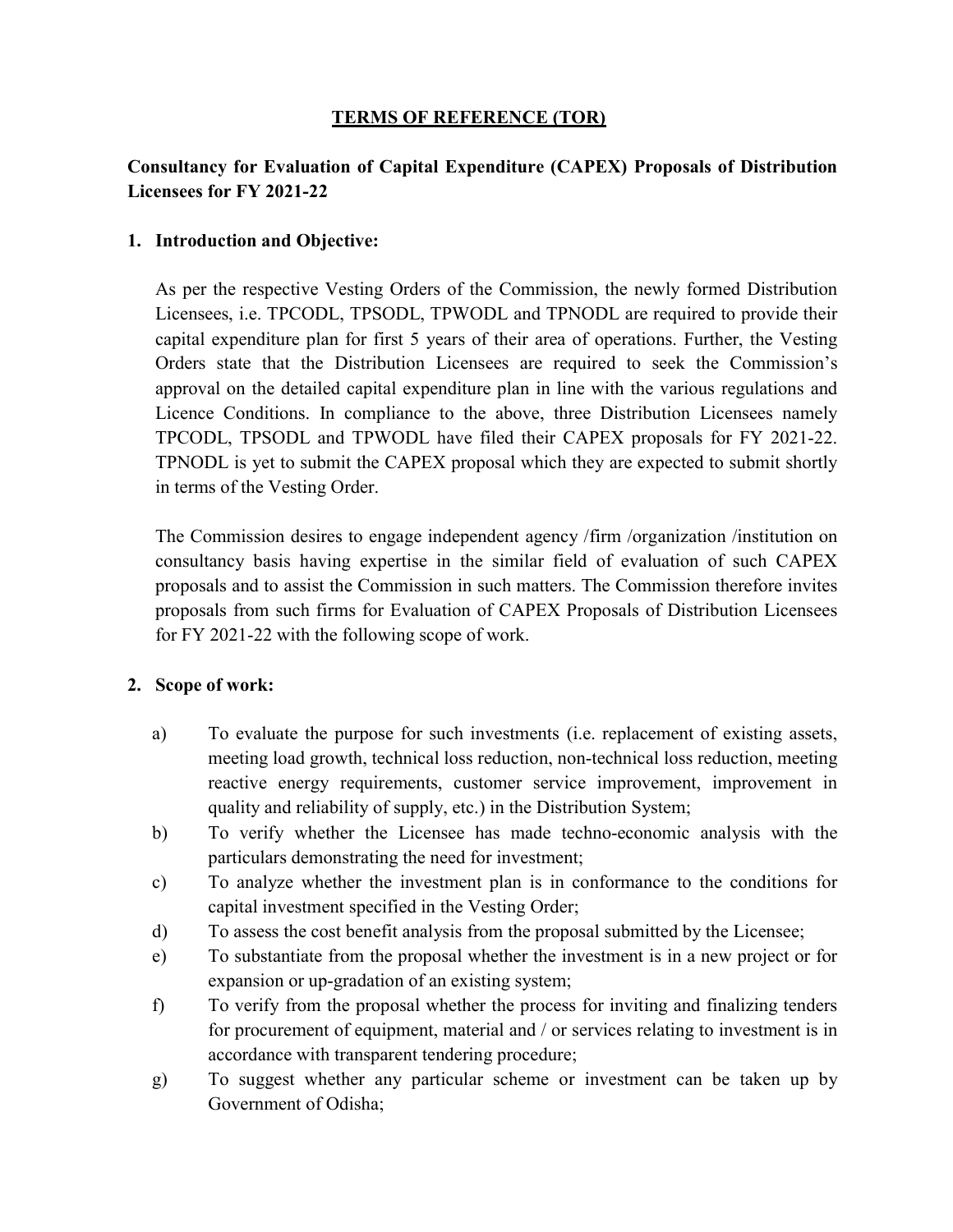- h) To verify the proposed cost of various equipments;
- i) To calculate the overall tariff impact of such proposals;
- j) To undertake field visits inside Odisha (as and when required) to carry out the study within the scope of work; and
- k) To verify various objections raised by the Objectors and the reply given by the Petitioner during the hearing proceedings.

## **3. Deliverables and Duration of Assignment:**

The following are the deliverables:

- a) The study shall be completed within a period of 6 weeks from the date of award of consultancy; and
- b) The consultant will be required to submit:
	- i. Draft Report at the end of four weeks from the date of commencement of the assignment and present it to the Commission for consideration;
	- ii. Final Report at the end of six weeks from the date of commencement of the assignment, after incorporating the views and comments of the Commission; and
	- iii. Final Presentation on key findings at project completion.

#### **4. Application and Evaluation Criteria:**

- The format of application is at Annexure-I and Annexure-II.
- The Consultant is required to submit separate bids for Technical and Financial Offers, duly sealed in separate envelopes.
- For the selection of Consultant, the evaluation method will include considering weightage of Technical component (70%) and Financial component (30%).

**Weight for Technical Parameters:** Weights will be assigned in the following manner for different technical parameters:

| <b>Technical Parameters</b>                                  | <b>Weights</b> |
|--------------------------------------------------------------|----------------|
| The Consultants relevant experience in evaluation of Capital | 0.5            |
| Expenditure Proposals in the domain of Power/Energy          |                |
| The qualifications proposed and experience of the key staff  | 0.2            |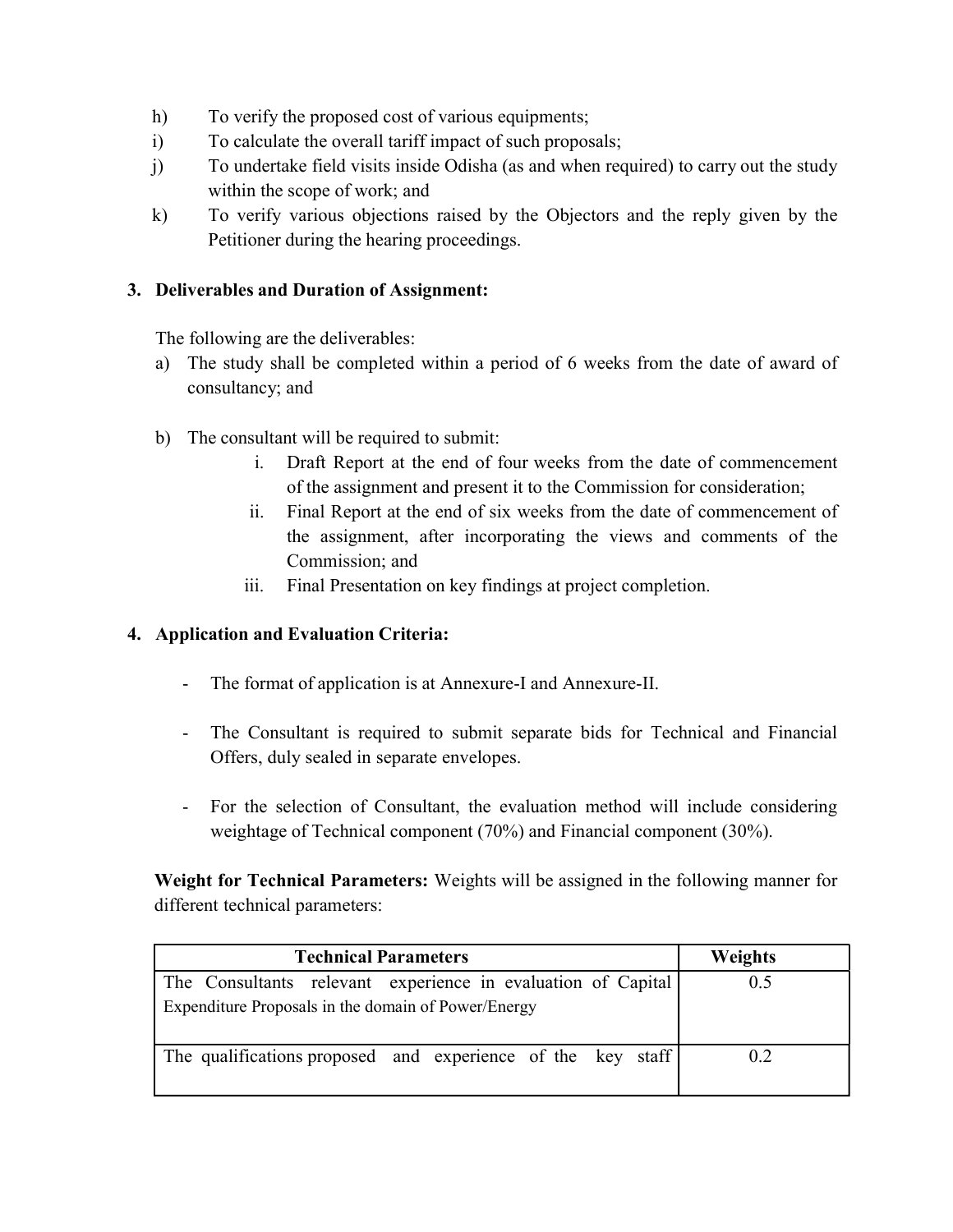| The quality of the plan and methodology proposed |  |
|--------------------------------------------------|--|
|                                                  |  |

**Weight for Financial parameters:** Proposal with the lowest cost will be given a financial score of 100 and other proposals will be assigned relative scores to the lowest bidder.

The total score will be obtained by weighting the Technical and Financial scores and adding them.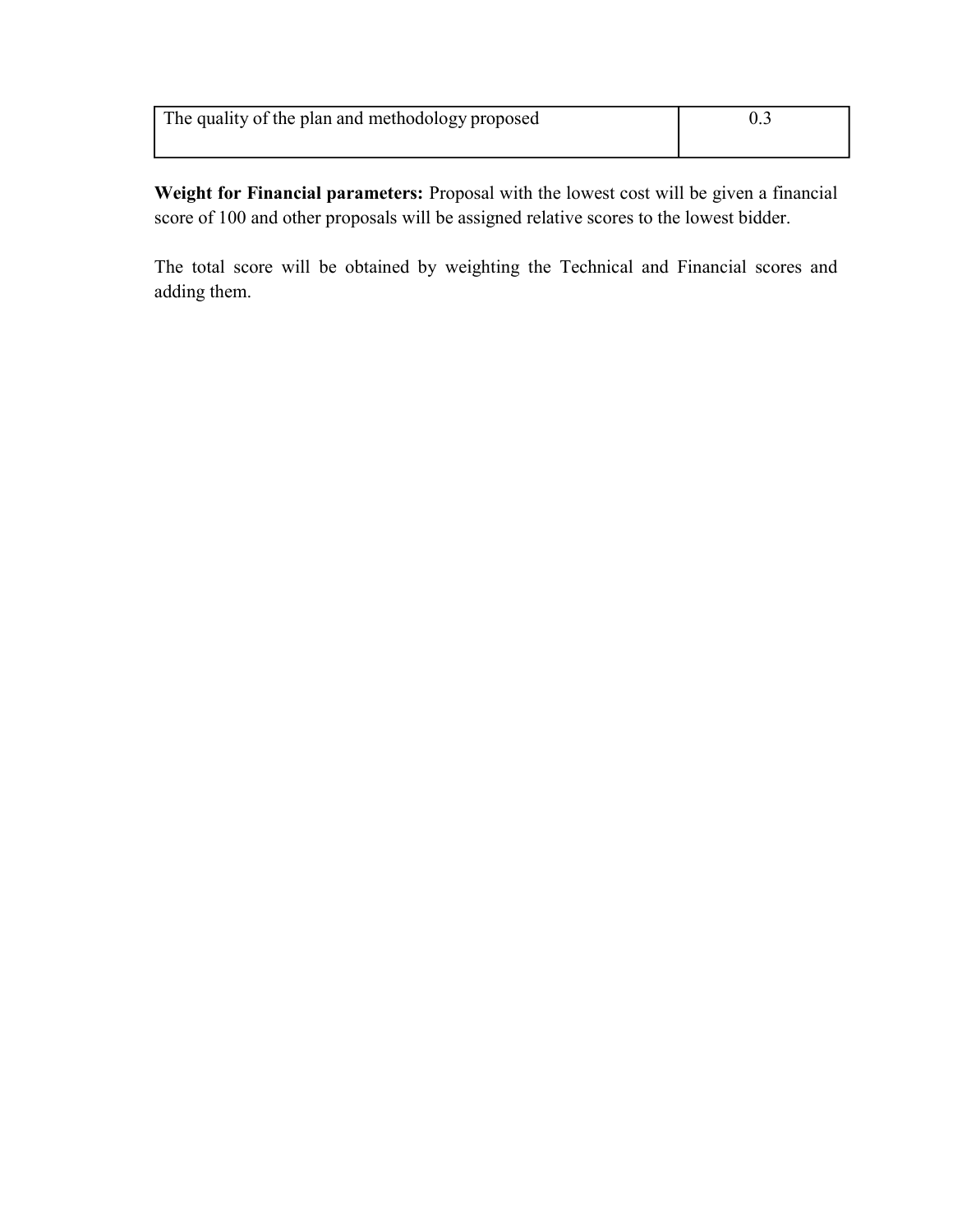#### **ANNEXURE – I**

## **DETAILED PROPOSAL FOR STUDY**

## **(TECHNICAL)**

The proposal along with project deliverables to be submitted to Secretary, OERC

#### **I. GENERAL INFORMATION:**

- 01. Title of the Proposed Study:
- 02. Name and address of the Organization/ Institution:
- 03. Name & Designation of the Key Person:
- 04. Contact address of the Key Person (email/fax/telephone):

#### **II. TECHNICAL SPECIFICATIONS:**

- 05. i. Department(s) of the organization/Institution(s) where the study will be carried out:
	- ii. Other department(s), if any, which will collaborate in this study:
- 06. Detailed Approach  $&$  Methodology for undertaking the assignment:
- 07. Facilities available for the proposed work in the applicant's organization/ institution:
- 08. Previous experience of the proposer in this or related field:
- 09. Details of the Consultancy Team
	- (i) Name
	- (ii) Designation
	- (iii) Date of Birth
	- (iv) Education and Experience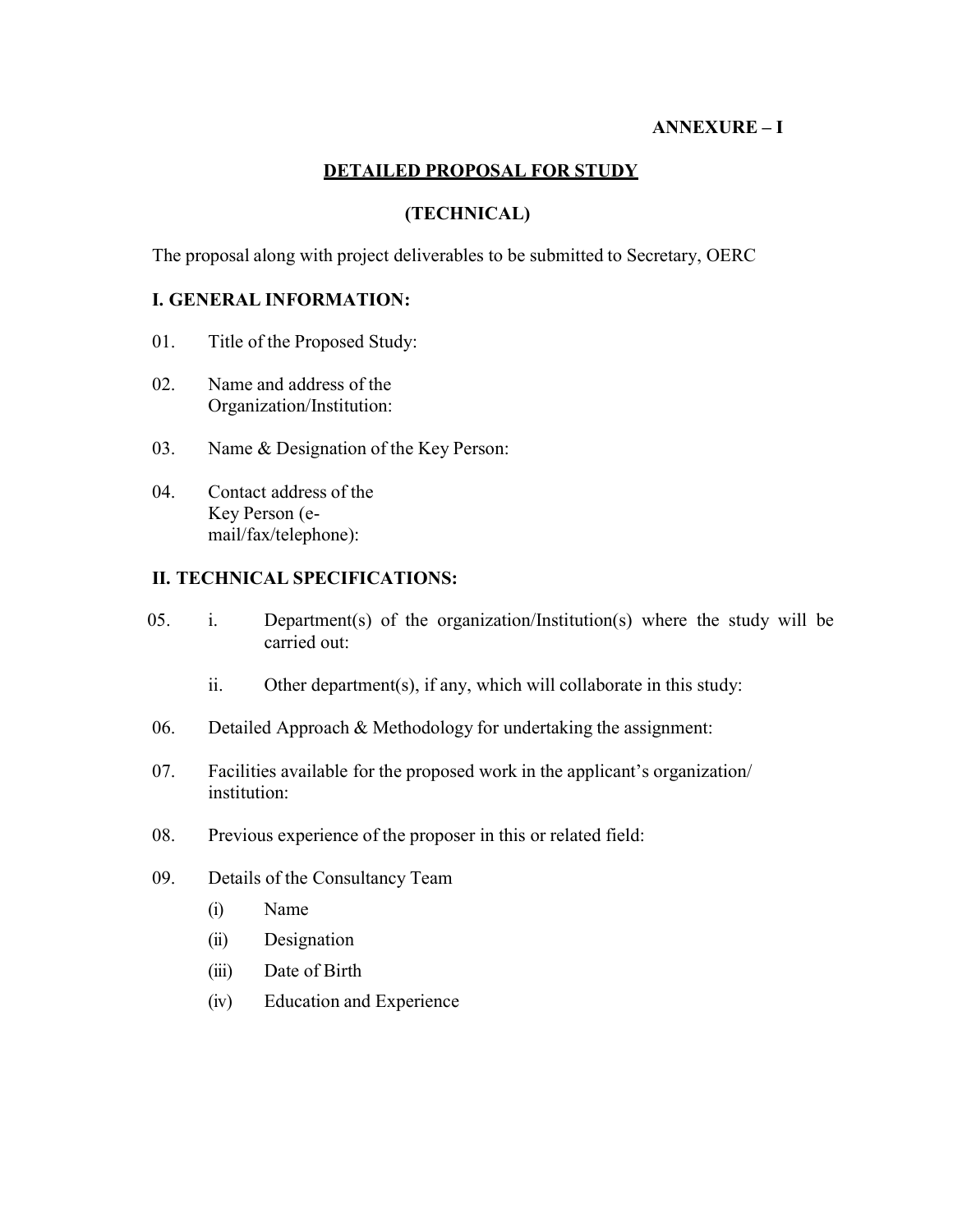# (a) Academic Qualifications

| Degree | University | Field(s) | Year |
|--------|------------|----------|------|
|        |            |          |      |
|        |            |          |      |
|        |            |          |      |
|        |            |          |      |
|        |            |          |      |

# (b) Work Experience

| Institution | Topic of work done | Period |
|-------------|--------------------|--------|
|             |                    |        |
|             |                    |        |
|             |                    |        |
|             |                    |        |
|             |                    |        |

- (v) Field of major interest
- (vi) Additional information (if any)
- 10. Capacity to impart training/transfer of knowledge: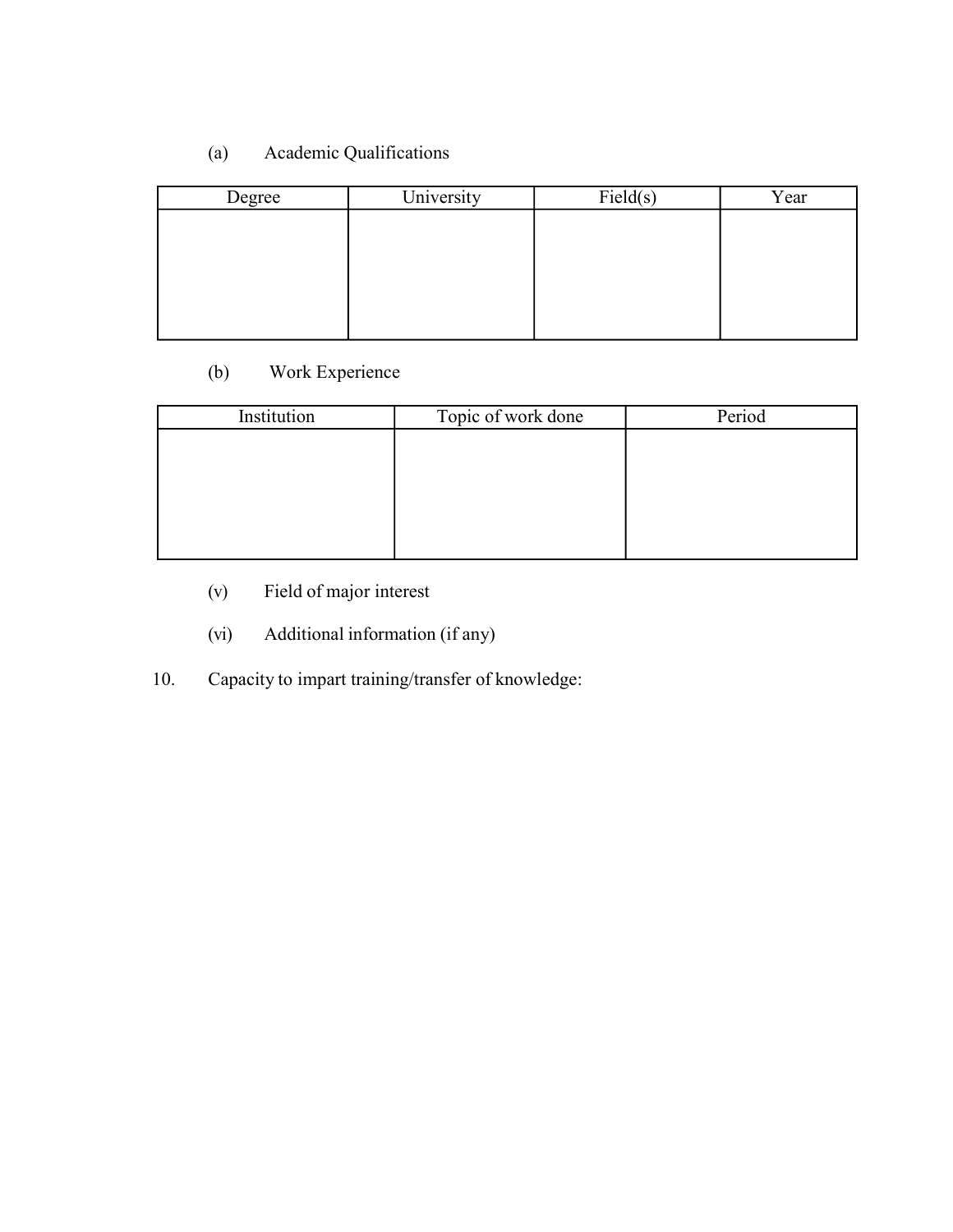#### **ANNEXURE – II**

#### **DETAILED PROPOSAL FOR STUDY**

# **(FINANCIAL)**

# **I. GENERAL INFORMATION:**

- 01. Title of the Proposed Study:
- 02. Name and address of the Organization/Institution:
- 03. Name & Designation of the Key Person:
- 04. Contact address of the Key Person (email/fax/telephone):
- 05. Net-worth/Turnover of the Organization/Institution in past 3 years:
- 06. Certificate of authorization in case of Institutes/other organizations (Format enclosed at Appendix-'A').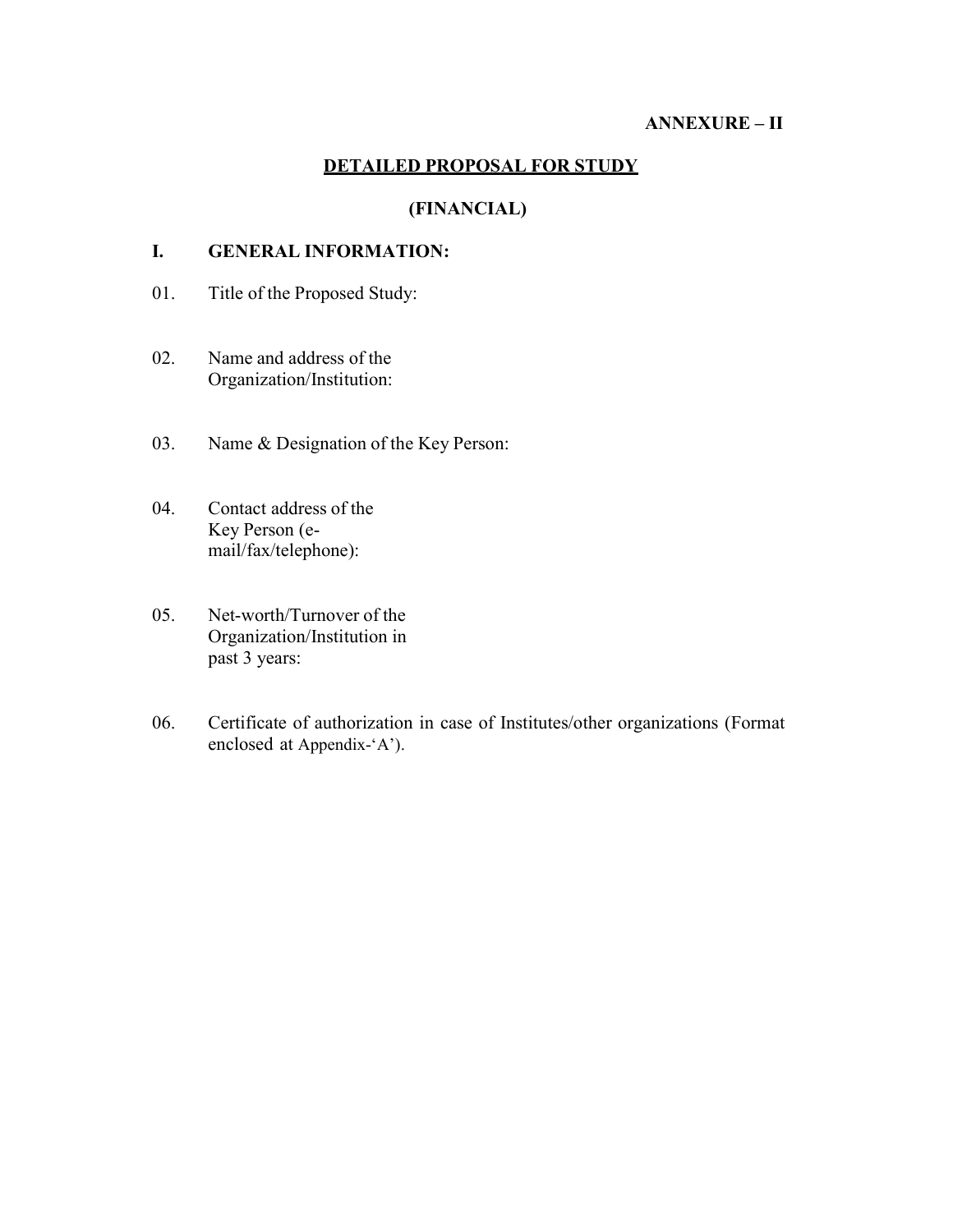# **II. FINANCIAL PROPOSAL:**

# 07. Amount proposed for :

| Sl No. | <b>Activity</b> (Refer Scope of Work in<br>TOR) | <b>Duration</b> (In<br>weeks) | Cost<br>(in Rs.) |
|--------|-------------------------------------------------|-------------------------------|------------------|
|        | (Including cost for field visits also)          |                               |                  |
|        |                                                 |                               |                  |
|        |                                                 |                               |                  |
|        |                                                 |                               |                  |
|        |                                                 |                               | <b>Total</b>     |

**Note: Statutory fees or taxes, if any, to be specified in the offer.** 

**(RUPEES )** 

Signature of the Head of the Consultancy Team